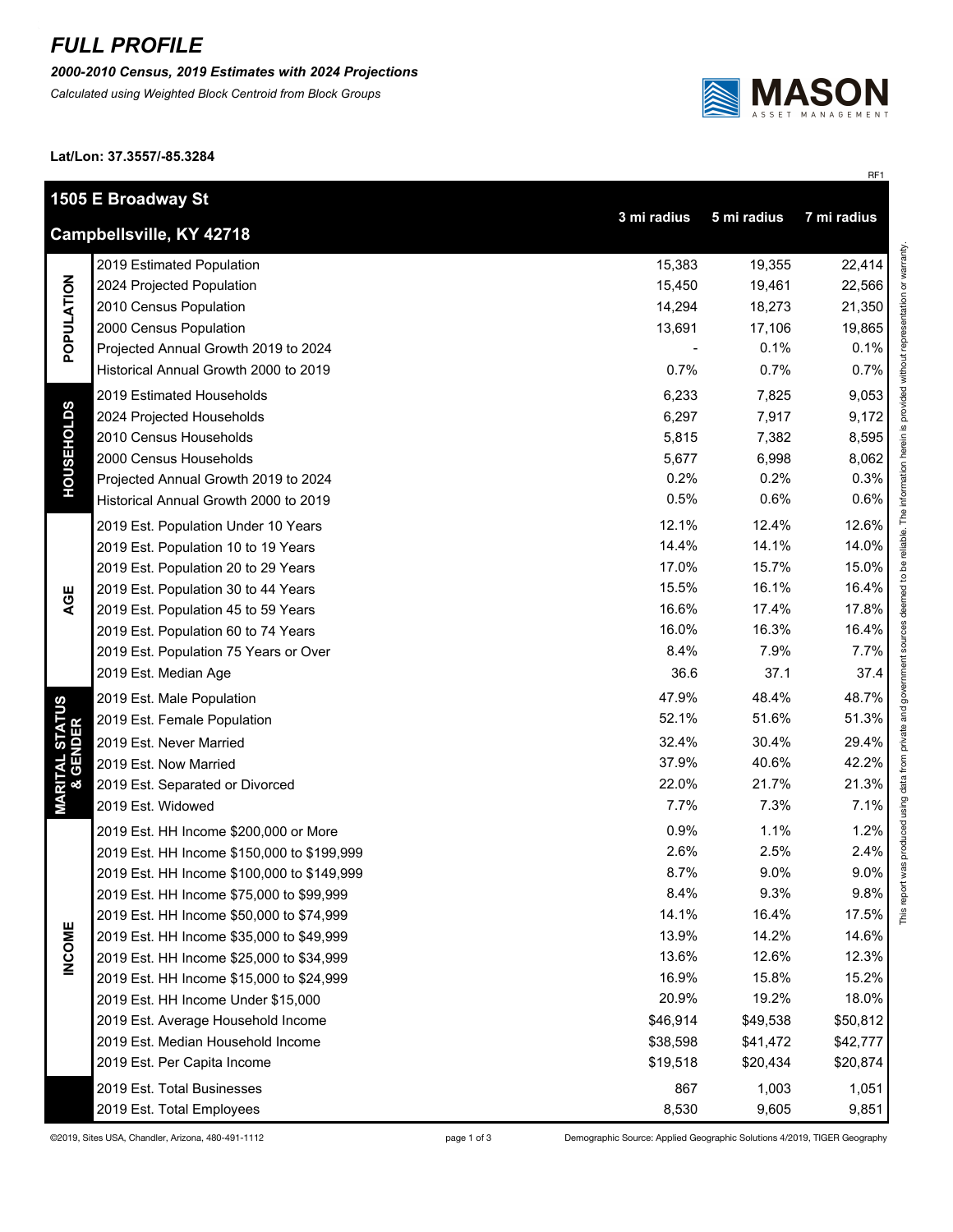## *FULL PROFILE*

*2000-2010 Census, 2019 Estimates with 2024 Projections*

*Calculated using Weighted Block Centroid from Block Groups*



RF1

**Lat/Lon: 37.3557/-85.3284**

|                                                                       | 1505 E Broadway St                               |           |           |           |  |  |
|-----------------------------------------------------------------------|--------------------------------------------------|-----------|-----------|-----------|--|--|
| 3 mi radius<br>5 mi radius<br>7 mi radius<br>Campbellsville, KY 42718 |                                                  |           |           |           |  |  |
|                                                                       | 2019 Est. White                                  | 87.0%     | 88.2%     | 89.0%     |  |  |
| <b>RACE</b>                                                           | 2019 Est. Black                                  | 7.1%      | 6.3%      | 5.8%      |  |  |
|                                                                       | 2019 Est. Asian or Pacific Islander              | 1.7%      | 1.6%      | 1.5%      |  |  |
|                                                                       | 2019 Est. American Indian or Alaska Native       | 0.1%      | 0.1%      | 0.1%      |  |  |
|                                                                       | 2019 Est. Other Races                            | 4.1%      | 3.8%      | 3.6%      |  |  |
| <b>HISPANIC</b>                                                       | 2019 Est. Hispanic Population                    | 492       | 580       | 646       |  |  |
|                                                                       | 2019 Est. Hispanic Population                    | 3.2%      | 3.0%      | 2.9%      |  |  |
|                                                                       | 2024 Proj. Hispanic Population                   | 3.2%      | 3.0%      | 2.9%      |  |  |
|                                                                       | 2010 Hispanic Population                         | 2.0%      | 1.9%      | 1.8%      |  |  |
|                                                                       | 2019 Est. Adult Population (25 Years or Over)    | 9,774     | 12,494    | 14,595    |  |  |
|                                                                       | 2019 Est. Elementary (Grade Level 0 to 8)        | 6.2%      | 5.6%      | 5.4%      |  |  |
| EDUCATION<br>(Adults 25 or Older)                                     | 2019 Est. Some High School (Grade Level 9 to 11) | 8.6%      | 8.5%      | 8.5%      |  |  |
|                                                                       | 2019 Est. High School Graduate                   | 35.8%     | 37.2%     | 38.1%     |  |  |
|                                                                       | 2019 Est. Some College                           | 19.0%     | 19.5%     | 19.5%     |  |  |
|                                                                       | 2019 Est. Associate Degree Only                  | 7.8%      | 7.7%      | 7.8%      |  |  |
|                                                                       | 2019 Est. Bachelor Degree Only                   | 12.9%     | 11.9%     | 11.2%     |  |  |
|                                                                       | 2019 Est. Graduate Degree                        | 9.7%      | 9.6%      | 9.4%      |  |  |
|                                                                       | 2019 Est. Total Housing Units                    | 6,550     | 8,258     | 9,602     |  |  |
|                                                                       | 2019 Est. Owner-Occupied                         | 56.2%     | 60.5%     | 62.6%     |  |  |
| <b>HOUSING</b>                                                        | 2019 Est. Renter-Occupied                        | 38.9%     | 34.3%     | 31.7%     |  |  |
|                                                                       | 2019 Est. Vacant Housing                         | 4.8%      | 5.2%      | 5.7%      |  |  |
|                                                                       | 2019 Homes Built 2010 or later                   | 5.3%      | 4.7%      | 4.4%      |  |  |
| <b>BUILT BY YEAR</b>                                                  | 2019 Homes Built 2000 to 2009                    | 9.1%      | 12.5%     | 13.8%     |  |  |
|                                                                       | 2019 Homes Built 1990 to 1999                    | 14.1%     | 14.5%     | 14.7%     |  |  |
|                                                                       | 2019 Homes Built 1980 to 1989                    | 12.1%     | 11.7%     | 11.5%     |  |  |
|                                                                       | 2019 Homes Built 1970 to 1979                    | 21.2%     | 20.6%     | 20.1%     |  |  |
|                                                                       | 2019 Homes Built 1960 to 1969                    | 11.2%     | 10.4%     | 10.0%     |  |  |
| HOMES                                                                 | 2019 Homes Built 1950 to 1959                    | 11.1%     | 10.8%     | 10.7%     |  |  |
|                                                                       | 2019 Homes Built Before 1949                     | 11.1%     | 9.6%      | 9.0%      |  |  |
|                                                                       | 2019 Home Value \$1,000,000 or More              |           |           |           |  |  |
|                                                                       | 2019 Home Value \$500,000 to \$999,999           | 1.9%      | 1.8%      | 1.9%      |  |  |
|                                                                       | 2019 Home Value \$400,000 to \$499,999           | 0.6%      | 0.6%      | 0.6%      |  |  |
| <b>HOME VALUES</b>                                                    | 2019 Home Value \$300,000 to \$399,999           | 2.8%      | 3.6%      | 3.9%      |  |  |
|                                                                       | 2019 Home Value \$200,000 to \$299,999           | 12.7%     | 12.4%     | 12.2%     |  |  |
|                                                                       | 2019 Home Value \$150,000 to \$199,999           | 16.8%     | 17.7%     | 17.9%     |  |  |
|                                                                       | 2019 Home Value \$100,000 to \$149,999           | 25.6%     | 23.8%     | 23.0%     |  |  |
|                                                                       | 2019 Home Value \$50,000 to \$99,999             | 32.1%     | 32.1%     | 32.1%     |  |  |
|                                                                       | 2019 Home Value \$25,000 to \$49,999             | 10.4%     | 9.4%      | 9.1%      |  |  |
|                                                                       | 2019 Home Value Under \$25,000                   | 3.5%      | 3.8%      | 3.9%      |  |  |
|                                                                       | 2019 Median Home Value                           | \$116,032 | \$117,028 | \$116,777 |  |  |
|                                                                       | 2019 Median Rent                                 | \$445     | \$451     | \$455     |  |  |